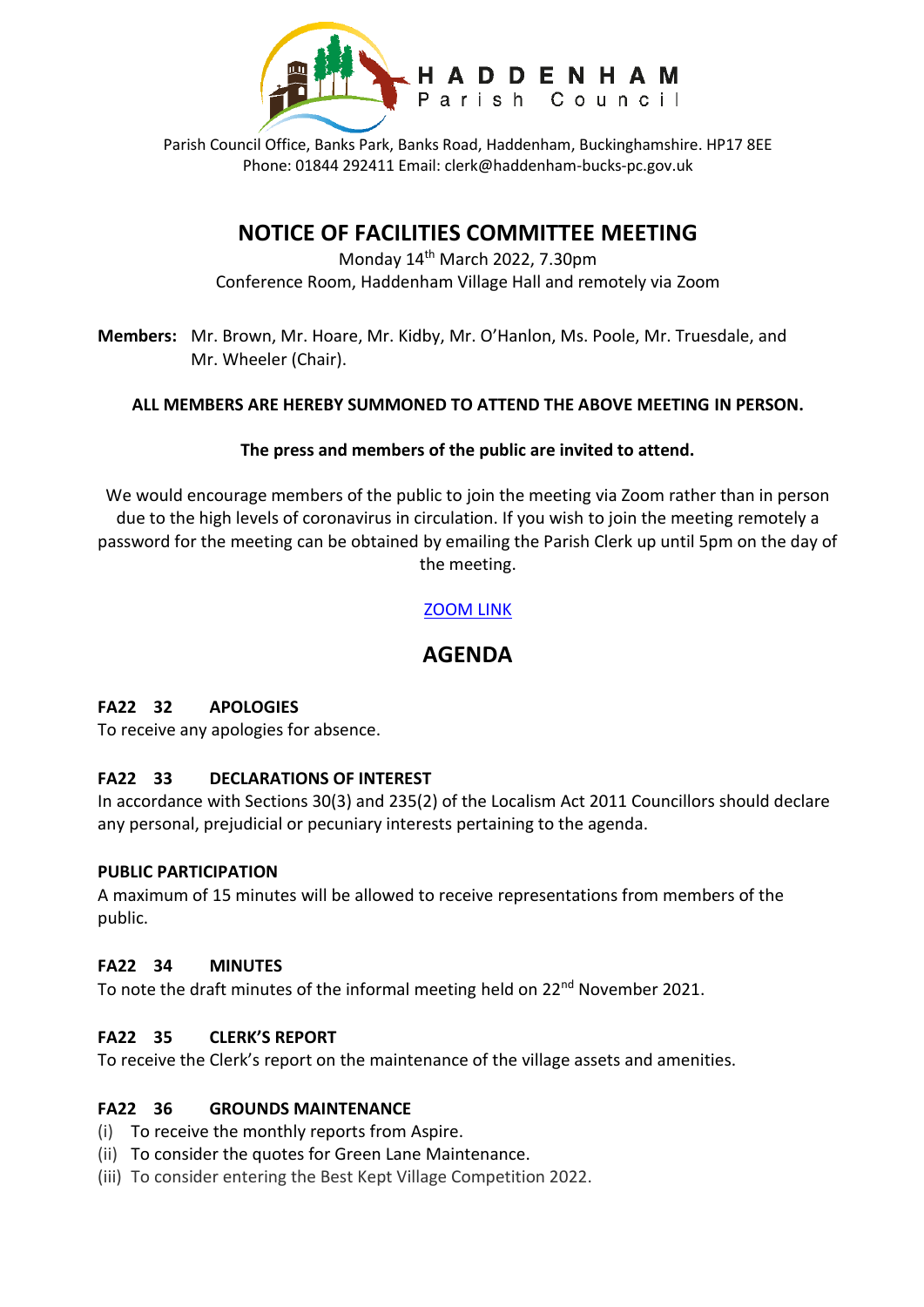# **FA22 37 PONDS**

To receive the results of the lab testing of the silt at Church End Pond and agree the next steps to be taken.

- (i) To take advice from the Environment Agency for the disposal of the silt and if necessary identify a suitable location.
- (ii) To go out to tender once a specification for the work can be prepared based on advice received.

#### **FA22 38 TREE WORK**

- (i) To note that some trees were lost during recent storms and emergency work was carried out to remove debris.
- (ii) To consider DELEGATING to the Clerk a budget from the tree reserve to replace trees lost in the storms.
- (iii) To note that quotes are being obtained to carry out a survey of all Parish Council owned trees and DELEGATE to the Clerk to appoint a contractor.

## **FA22 39 PLAYGROUNDS**

To consider the quotes for quarterly playground inspections.

## **FA22 40 WORKSHOP REFURBISHMENT**

To consider the following work required to improve the workshop and surrounds:

- (i) Quotes obtained for external painting.
- (ii) Removal of various accumulated items that now need disposal including some old equipment.
- (iii) Repairs or replacement of electronic doors (to be assessed)

## **FA22 41 STREETLIGHT JOINTING**

To consider the quotes for a preferred contractor to carry out the connection of new streetlight columns.

## **FA22 42 CCTV**

To receive a report following vandalism at Banks Park and consider DELEGATING to the Clerk to work with other village organisations to agree a specification for a new CCTV system.

## **FA22 43 [HEDGEHOG HIGHWAYS](https://hedgehogsrus.co.uk/hedgehog-highway-project)**

To consider purchasing a box of Hedgehog Highway surrounds & information leaflets for the use of Haddenham residents at £157.50 for 50.

## **FA22 44 SPORTS FACILITIES COMMITTEE**

- (i) To note the draft minutes of the meeting held on  $25<sup>th</sup>$  January 2021.
- (ii) To consider the quotes for the management of legionnaires at Woodways pavilion.

(iii) To consider the quotes for improvements to the kitchen at Woodways pavilion.

## **FA22 45 COMMUNITY ORCHARD COMMITTEE**

To note the draft minutes of the meeting held on 3<sup>rd</sup> February 2022 and consider any recommendations.